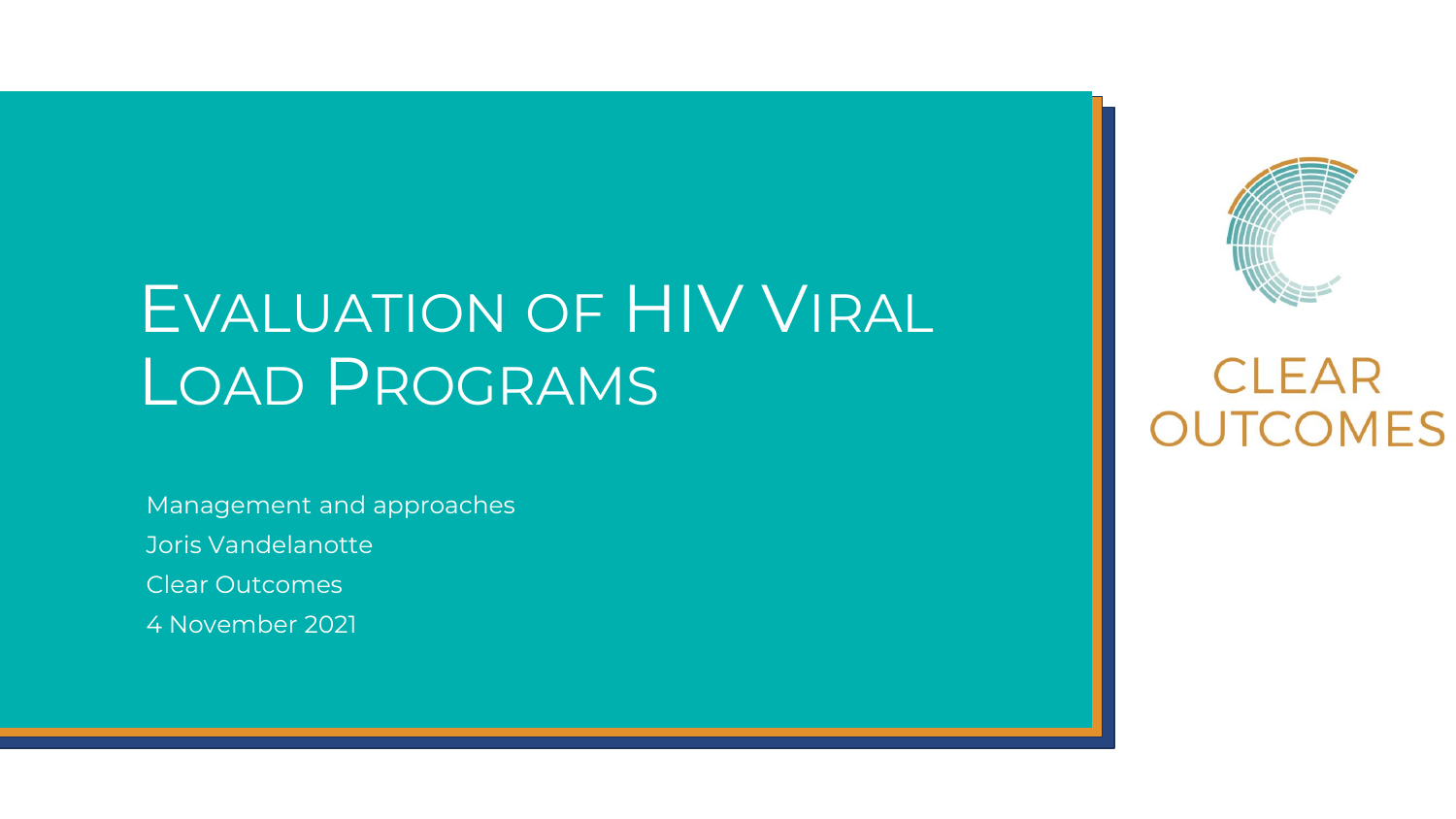### About Clear Outcomes

- Clear Outcomes, a Bixal company, is a woman-owned management consulting firm
- Solution-oriented monitoring, evaluation, research and learning support to international and domestic organizations
- Expertise in global health
- Mid-term evaluation of ASLM LabCoP project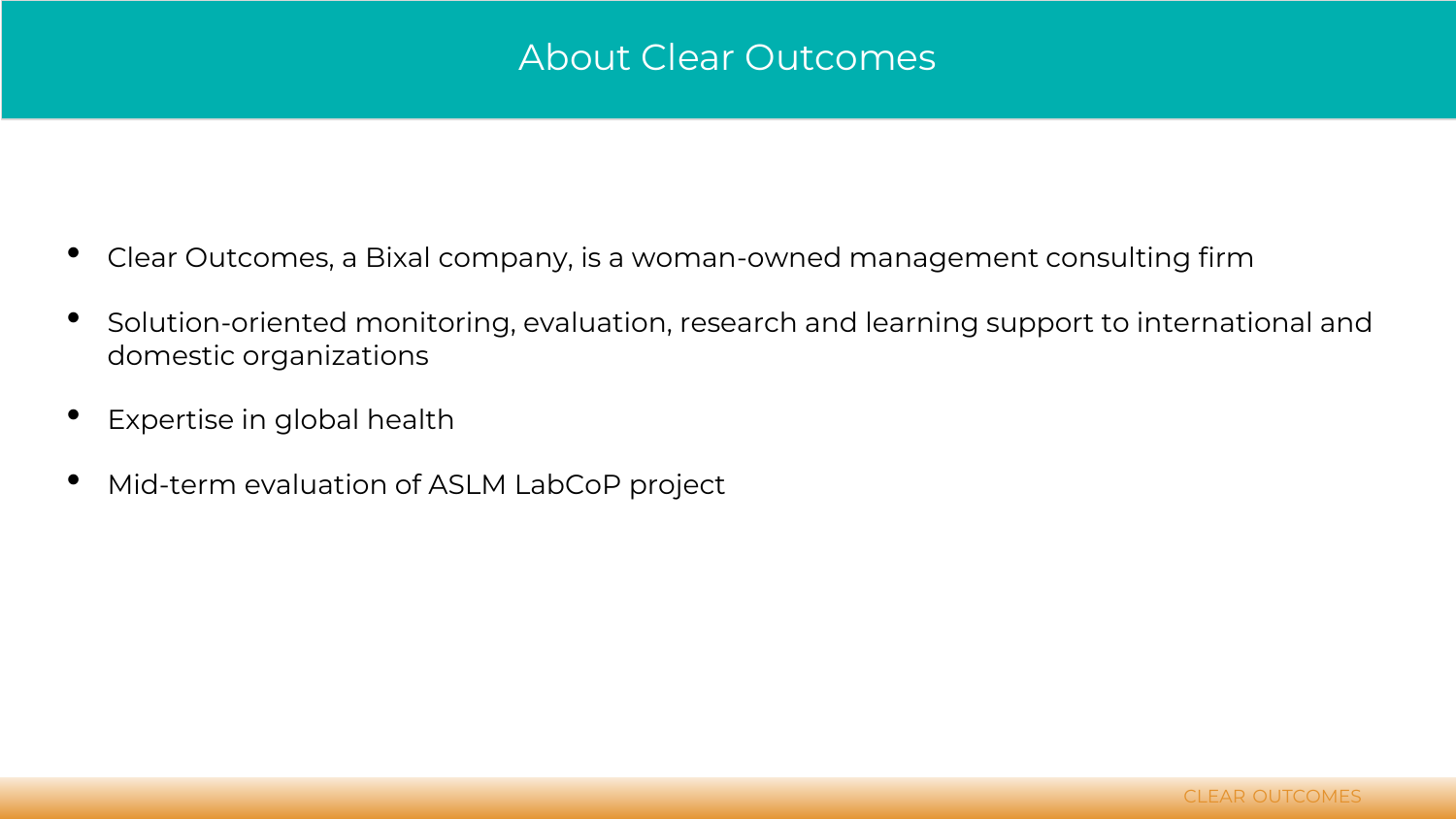### **Key Resource: Better Evaluation**



#### **Choose methods and processes**

You need the right mix of methods to answer your evaluation questions and the right processes to plan and implement an evaluation. Choosing the most suitable methods or processes depends on the nature of what is being evaluated, the nature of the evaluation, and resources and constraints.

#### Learn more

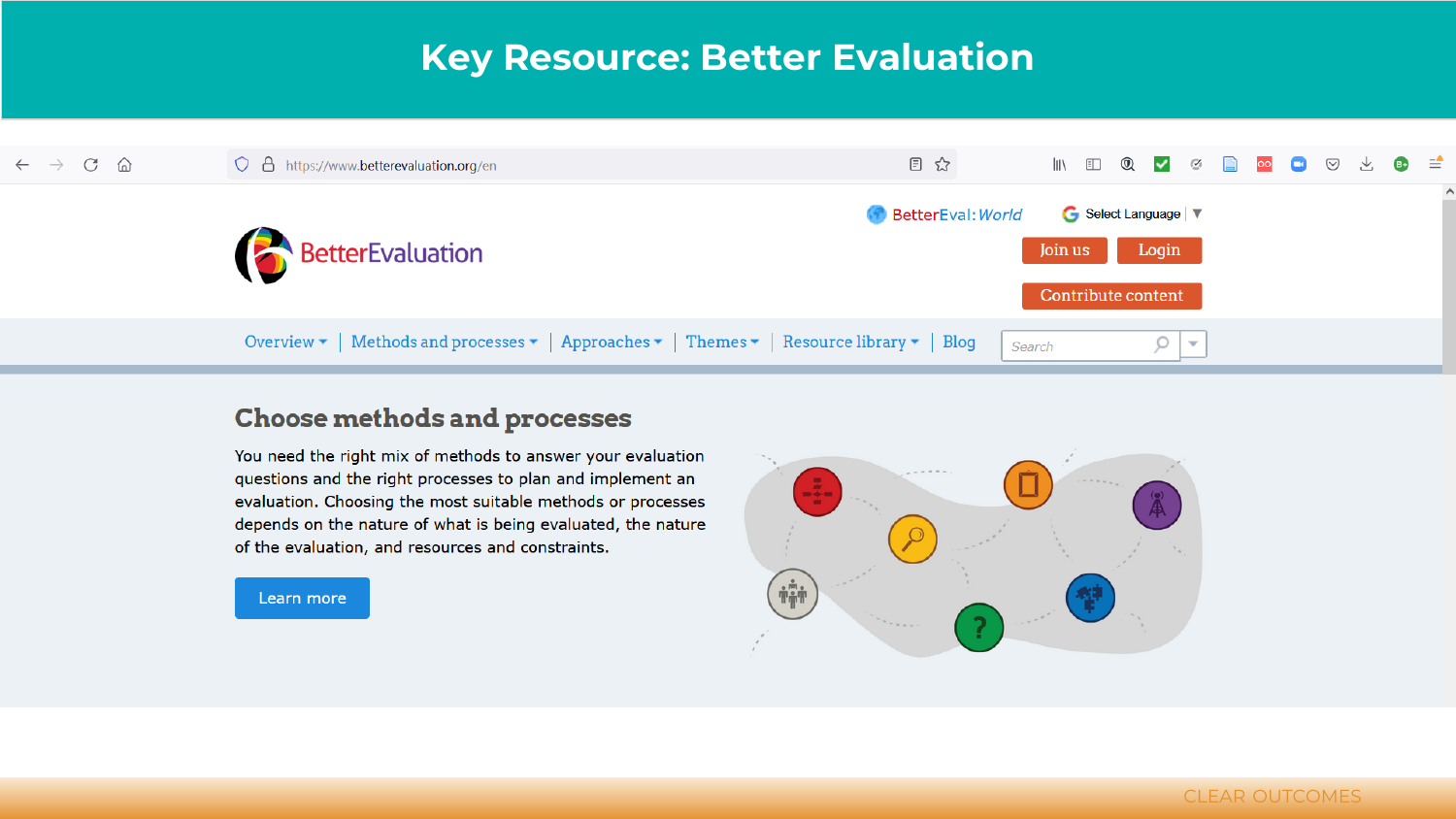### **Overview**

- Evaluation: framework
- Monitoring vs Evaluation
- Managing an evaluation
- A few tips and tricks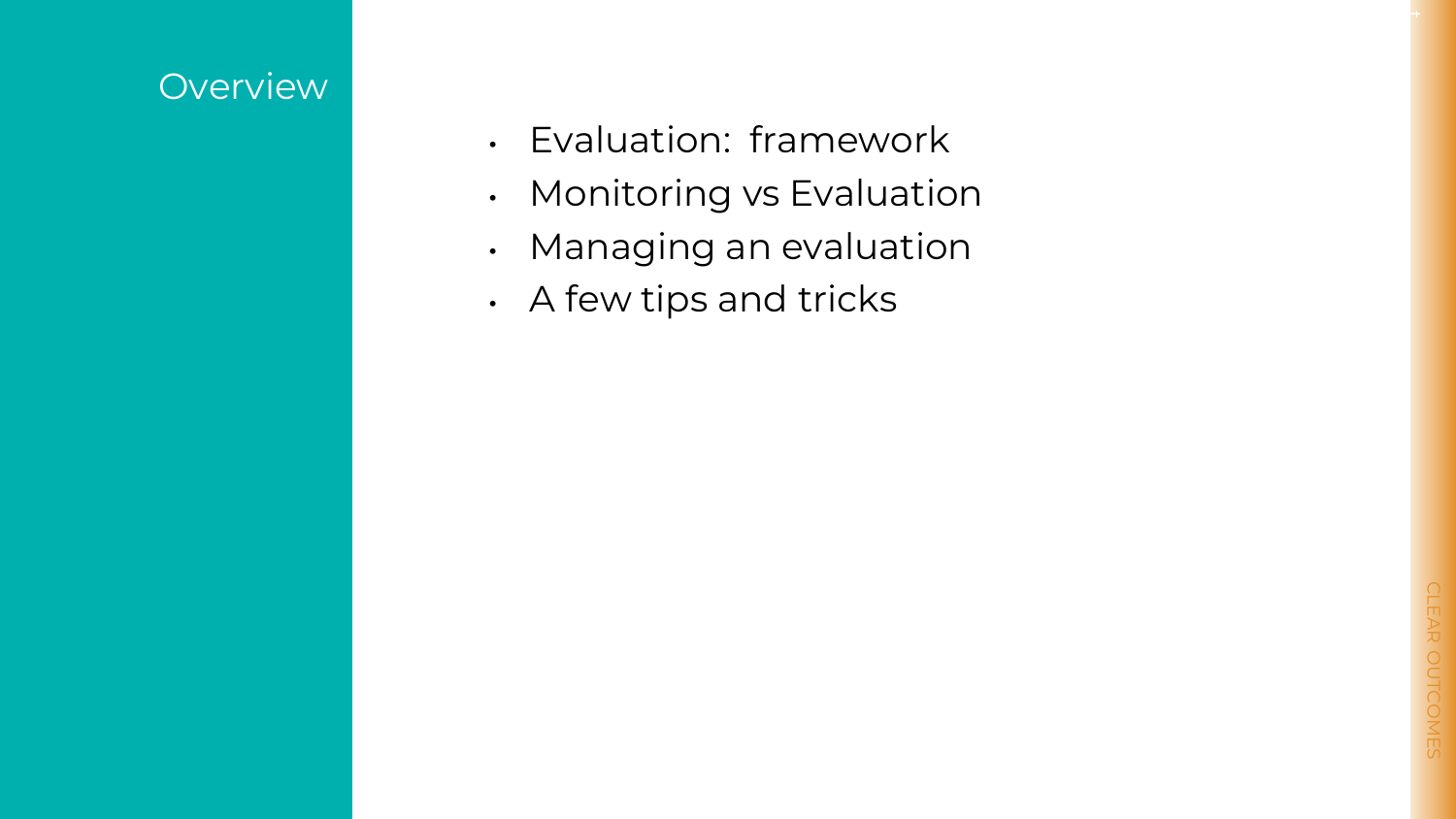Evaluation is a way of reflecting on the work that has been done and the results achieved.

Any systematic process to judge merit, worth or significance by combining evidence and values (Better Evaluation)

"The systematic and objective assessment of an on-going or completed project, programme or policy, its design, implementation and results. The aim is to determine the relevance and fulfillment of objectives, development efficiency, effectiveness, impact and sustainability." (OECD)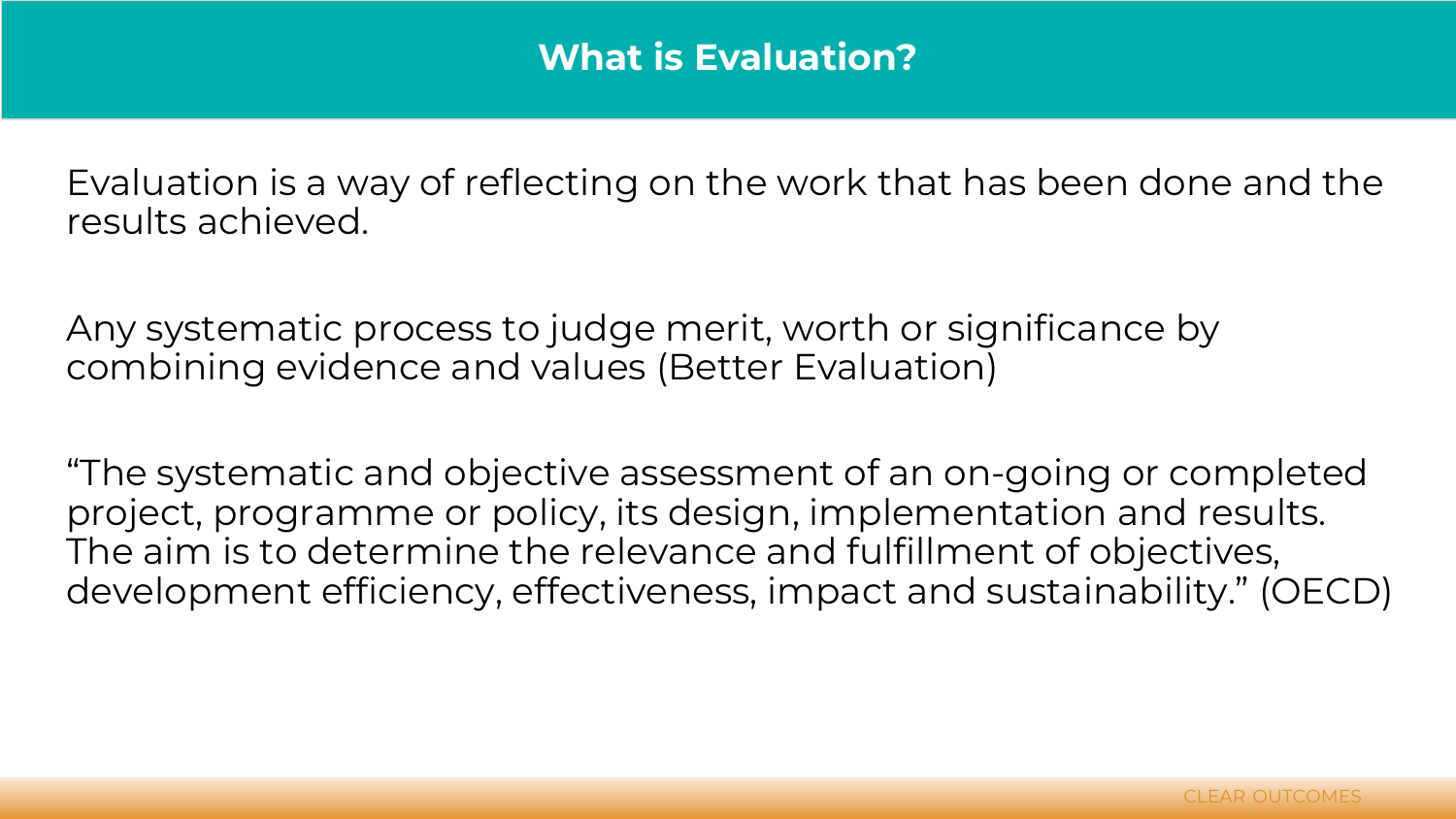## **Evaluation is Action-Oriented**

Evaluation seeks to answer a range of questions that might lead to adjustment of project activities, including:

- Is the program addressing a real problem, and is that problem the right one to address?
- Is the intervention appropriate?
- Are additional interventions necessary to achieve the objectives?
- Is the intervention being implemented as planned?
- Is the intervention effective and resulting in the desired change at a reasonable cost?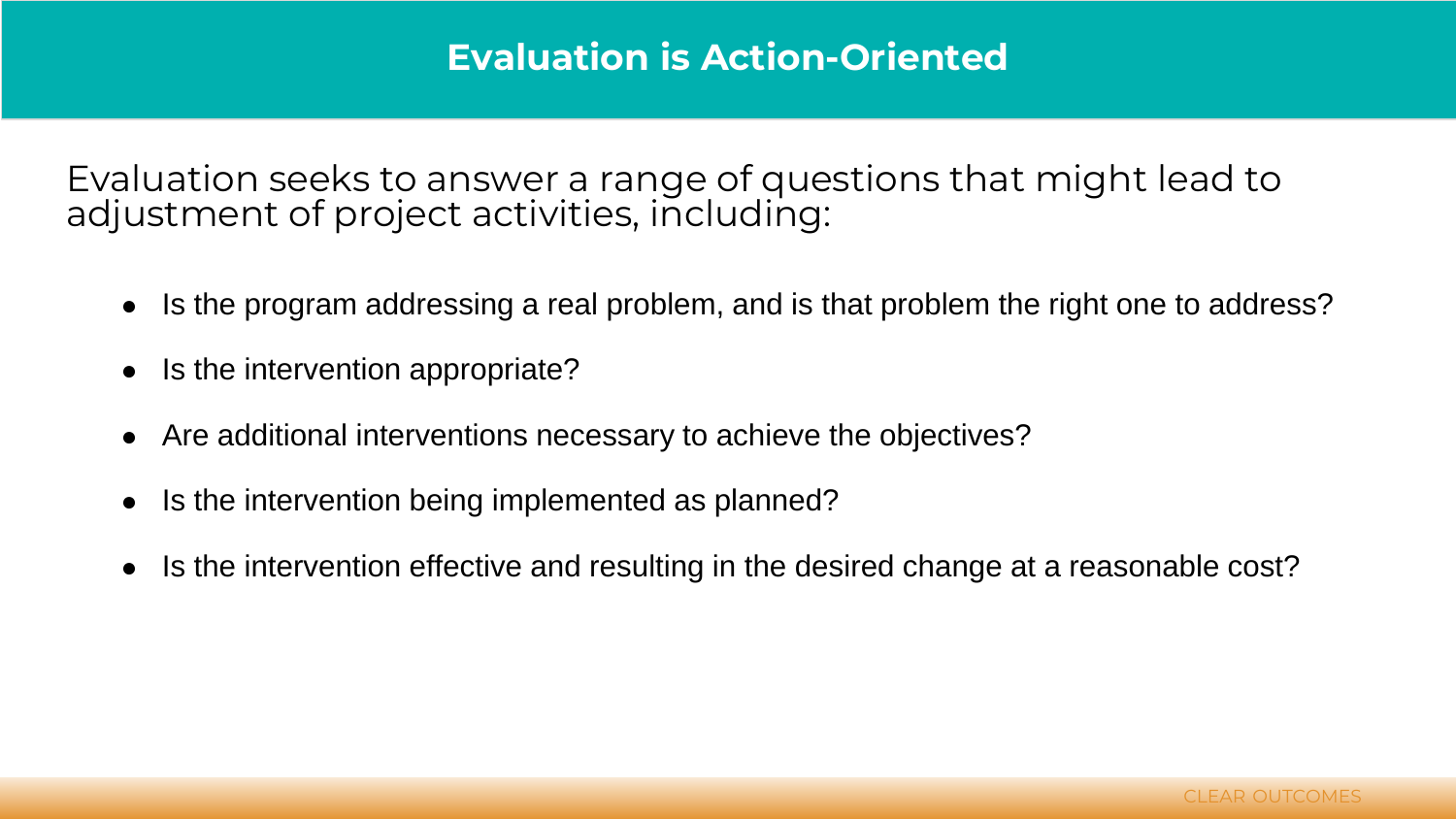## **Types of Evaluation**

## Type:

- Process Evaluation
- Outcome Evaluation
- Impact Evaluation
- Evaluator:
- External
- Internal
- Hybrid

Purpose:

- Formative
- Summative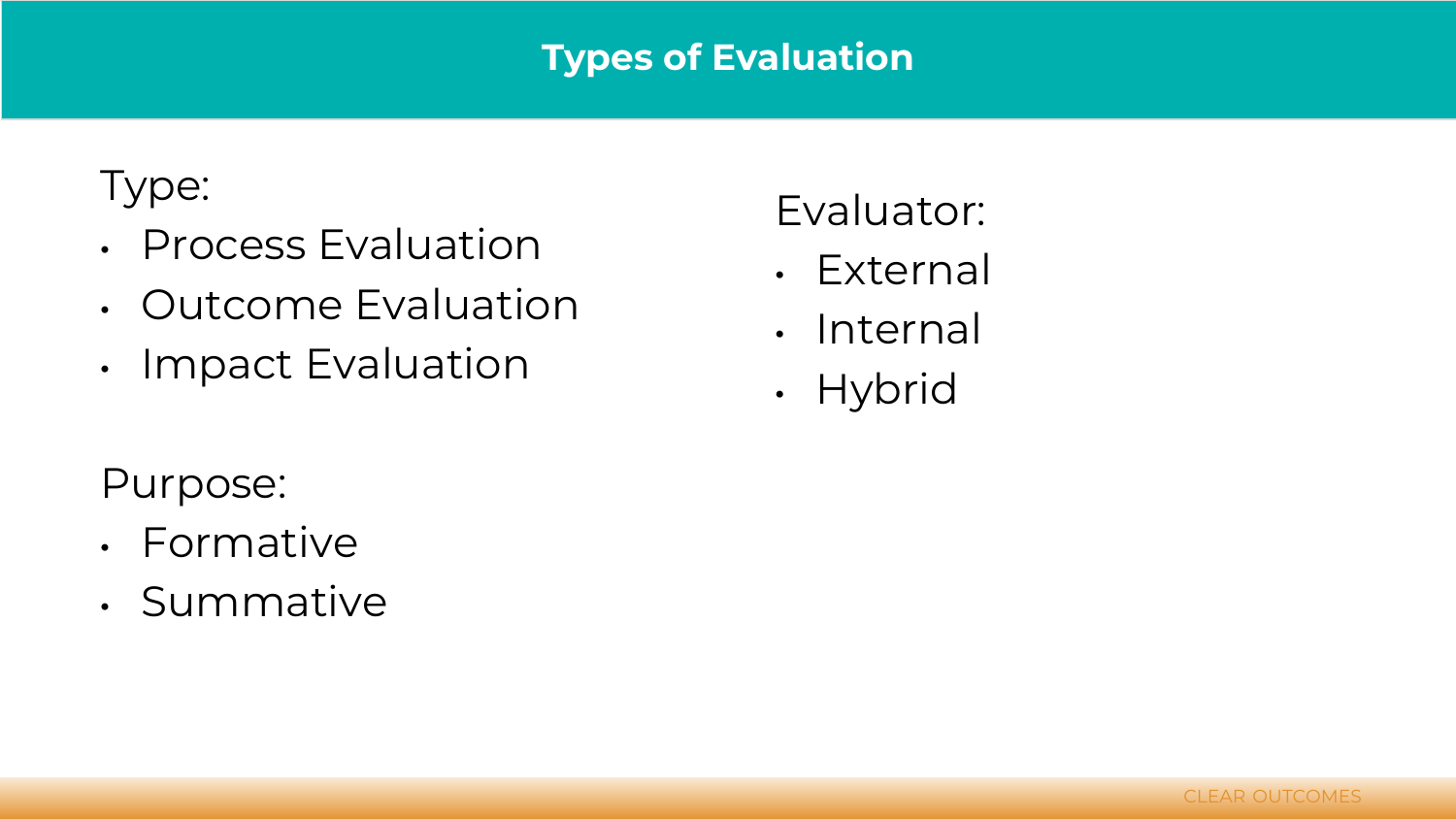#### **Linking types of evaluation to the results framework**

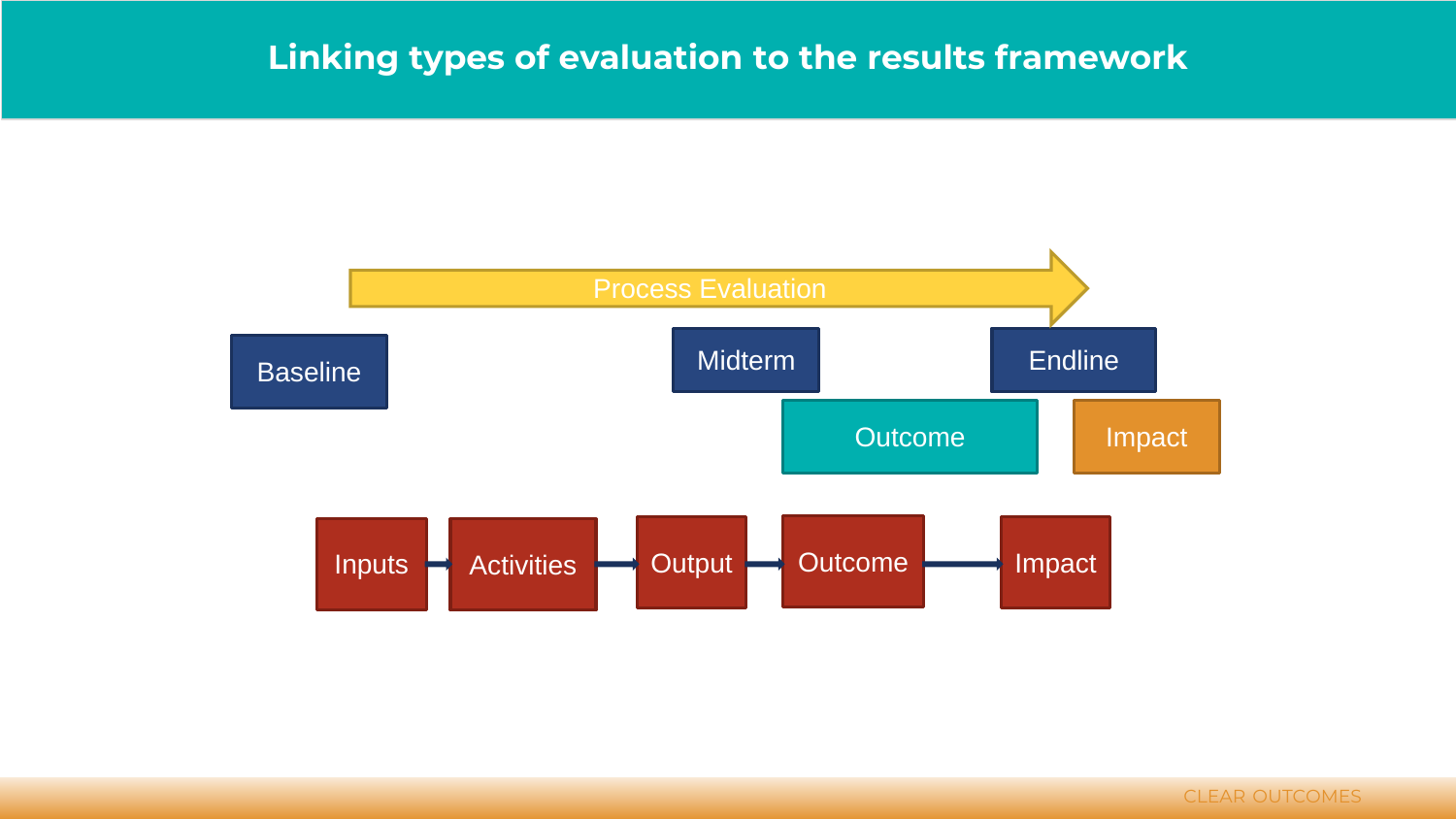## Key differences between Monitoring and Evaluation

|                         | <b>Evaluation</b>                                                                                          | <b>Monitoring</b>                                                                            |
|-------------------------|------------------------------------------------------------------------------------------------------------|----------------------------------------------------------------------------------------------|
| <b>Subject</b>          | Usually focused on strategic aspects<br>Addresses operational management issues                            |                                                                                              |
| <b>Character</b>        | Flexible subject and methods<br><b>Systematic</b>                                                          |                                                                                              |
| <b>Frequency</b>        | Continuous<br><b>Periodic</b>                                                                              |                                                                                              |
| <b>Primary client</b>   | Stakeholders and external audience                                                                         | Program management                                                                           |
| <b>Party conducting</b> | Can be external or internal<br>Internal                                                                    |                                                                                              |
| <b>Approach</b>         | Objectivity; transparency<br><b>Utility</b>                                                                |                                                                                              |
| <b>Methodology</b>      | Rigorous research methods,<br>Rapid appraisal methods<br>sophisticated tools                               |                                                                                              |
| <b>Primary focus</b>    | Focus on operational efficiency<br>Focus on relevance, outcomes, impact<br>and sustainability              |                                                                                              |
| <b>Objectives</b>       | To determine outcomes or impact,<br>verify developmental hypothesis, and<br>document successes and lessons | To identify and resolve implementation<br>problems and assess progress towards<br>objectives |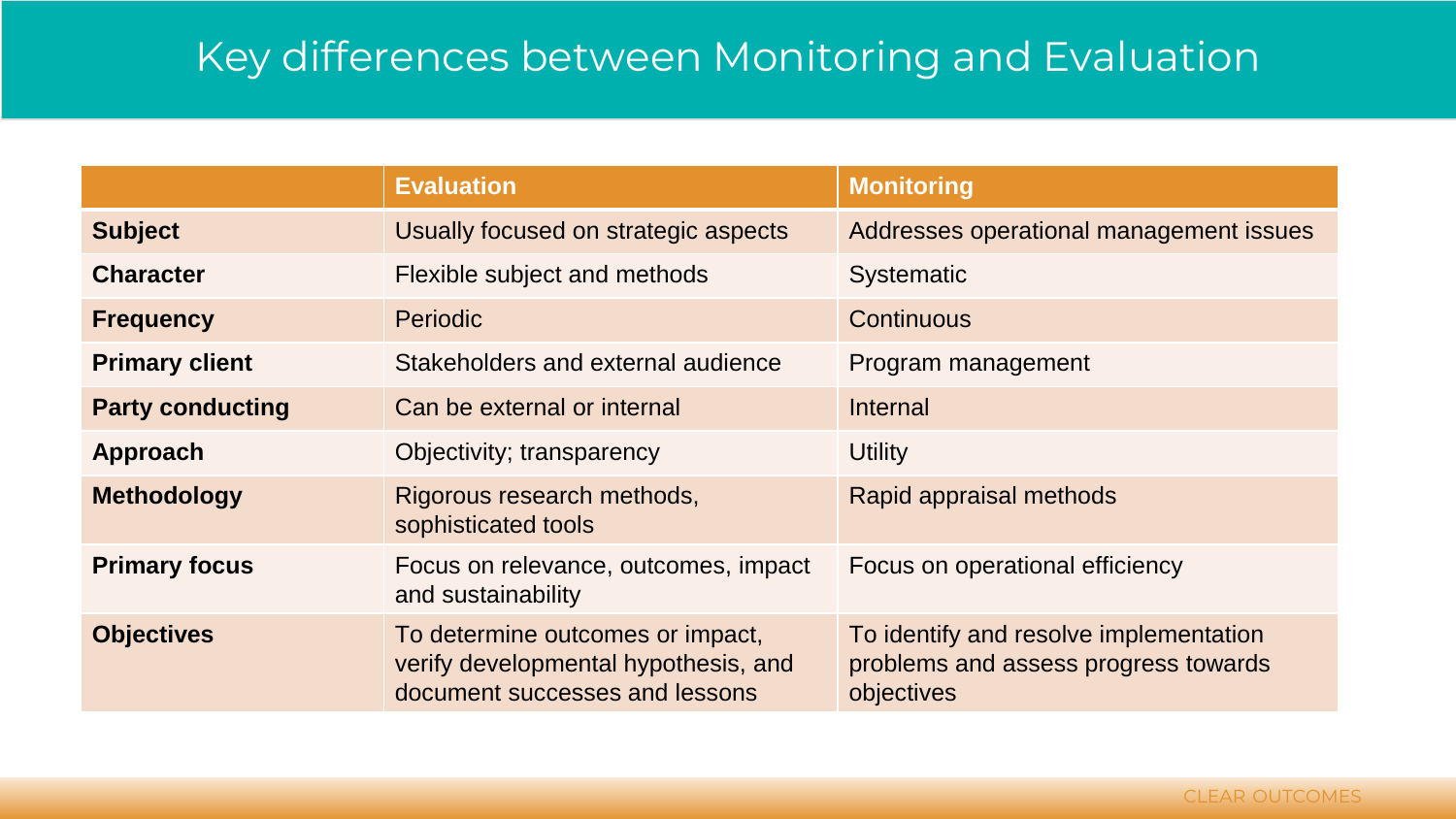### **Better Evaluation Approach**

**Rainbow Framework**



## 1. Decide how decisions about the evaluation will be made 2. Scope the evaluation 3. Develop the Terms of Reference (ToR) 4. Engage the evaluation team 5. Manage development of the evaluation methodology 6. Manage development of the evaluation work plan including logistics 7. Manage implementation of the evaluation 8. Guide production of quality report(s) 9. Disseminate reports and support use of evaluation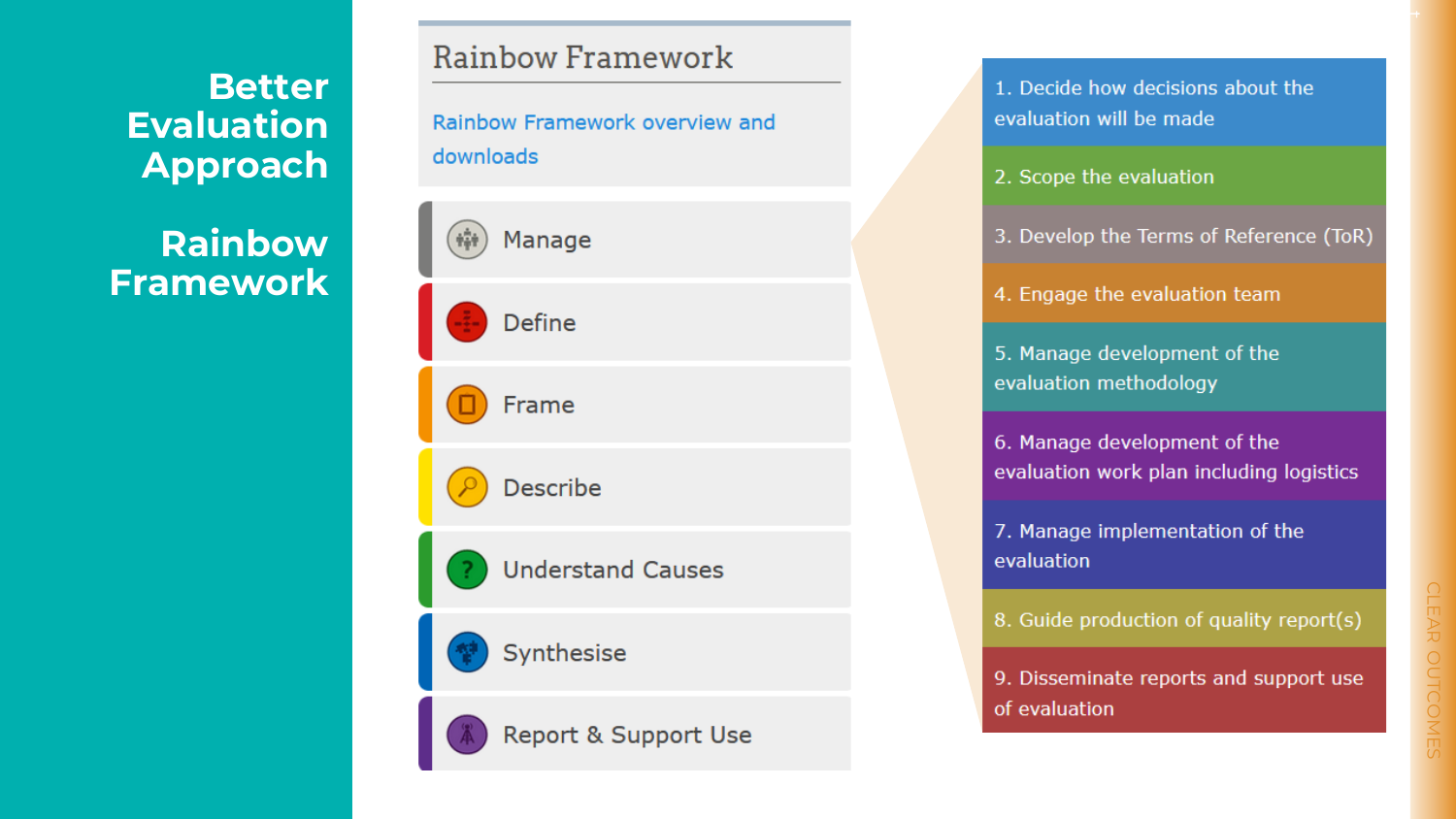## **Step 3: Terms of Reference: GeneraTOR**

| GeneraTOR                                  |                                                                                                                                                                                                                                                                                                |
|--------------------------------------------|------------------------------------------------------------------------------------------------------------------------------------------------------------------------------------------------------------------------------------------------------------------------------------------------|
|                                            |                                                                                                                                                                                                                                                                                                |
|                                            |                                                                                                                                                                                                                                                                                                |
| Terms of Reference generator               |                                                                                                                                                                                                                                                                                                |
|                                            |                                                                                                                                                                                                                                                                                                |
| Project number                             | Methodology                                                                                                                                                                                                                                                                                    |
| <b>Background information</b>              | Once the overall evaluation design has been selected, the methods of investigation should be<br>articulated and should be consistent with answering the evaluation questions, the intended<br>users/uses, the principles and approaches as well as the budget and timeline for the evaluation. |
| Scope of the evaluation                    | The methodology section should specify as much detail as possible for each of the following:                                                                                                                                                                                                   |
| <b>Purpose / objectives /</b><br>rationale | Information sources / data collection instruments, protocols and<br>procedures                                                                                                                                                                                                                 |
| Intended user(s) and use(s) $\checkmark$   | Retrieving existing documents and data<br>Formal policy documents, implementation plans and reports                                                                                                                                                                                            |
| <b>Evaluation questions</b>                | <b>Official statistics</b>                                                                                                                                                                                                                                                                     |
|                                            | Program monitoring data                                                                                                                                                                                                                                                                        |
| The principles and                         | Program records                                                                                                                                                                                                                                                                                |
| approach that will guide<br>the evaluation | $\Box$ Other                                                                                                                                                                                                                                                                                   |
|                                            | Collecting data from individuals or groups                                                                                                                                                                                                                                                     |
| <b>Methodology</b>                         | Interviews                                                                                                                                                                                                                                                                                     |
| <b>Roles and responsibilities</b>          | Questionnaire or survey<br>Specialized methods                                                                                                                                                                                                                                                 |
| <b>Evaluator qualifications</b>            |                                                                                                                                                                                                                                                                                                |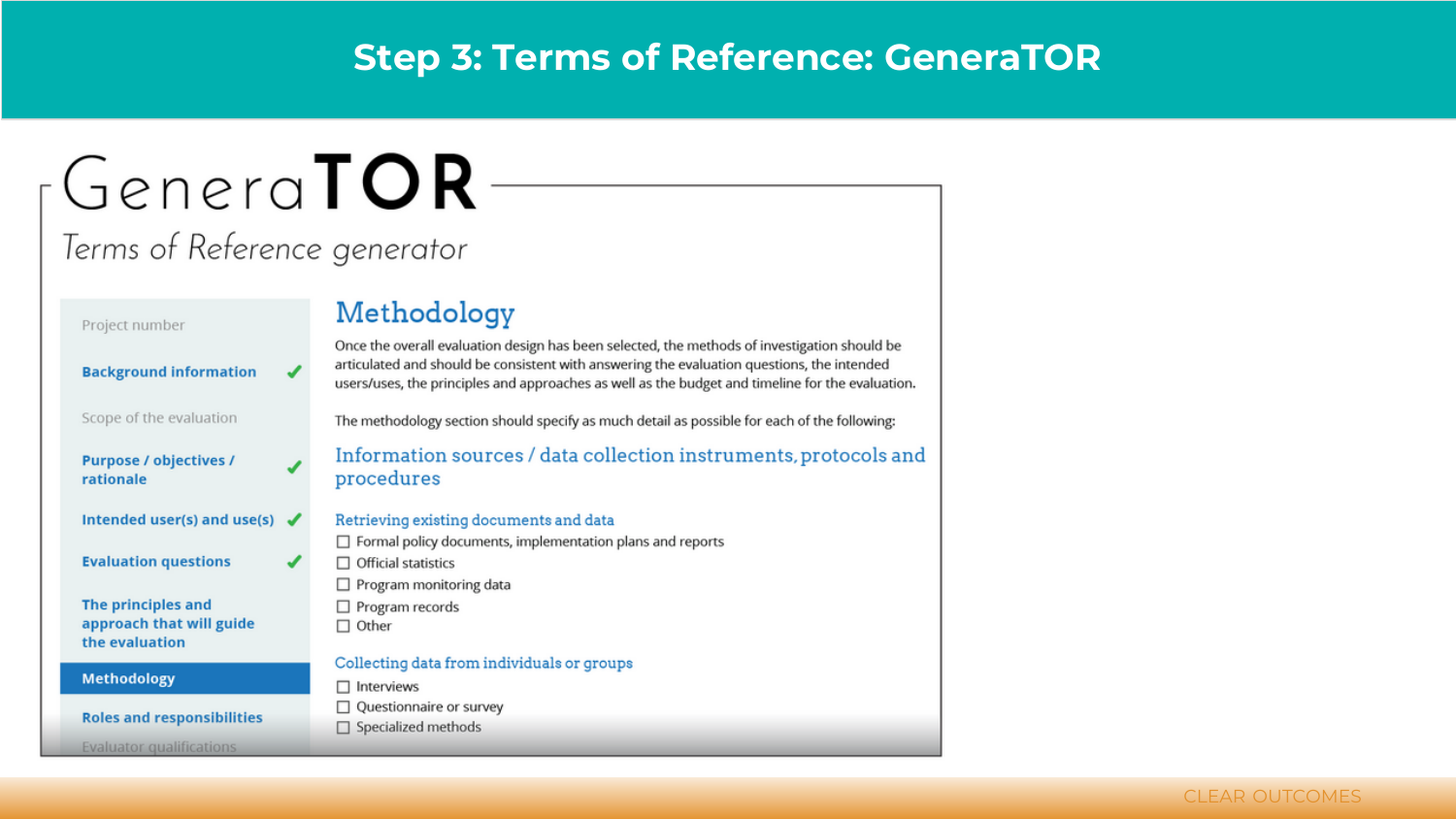## **A few practical tips**

Review previous evaluation activities/reports/TOR in your field

Think about evaluation activities at the beginning of your project: part of M&E plan

External evaluations: Have your evaluation partner on board at the start of the project

Budget is often the limiting factor

Use the Better Evaluation resources

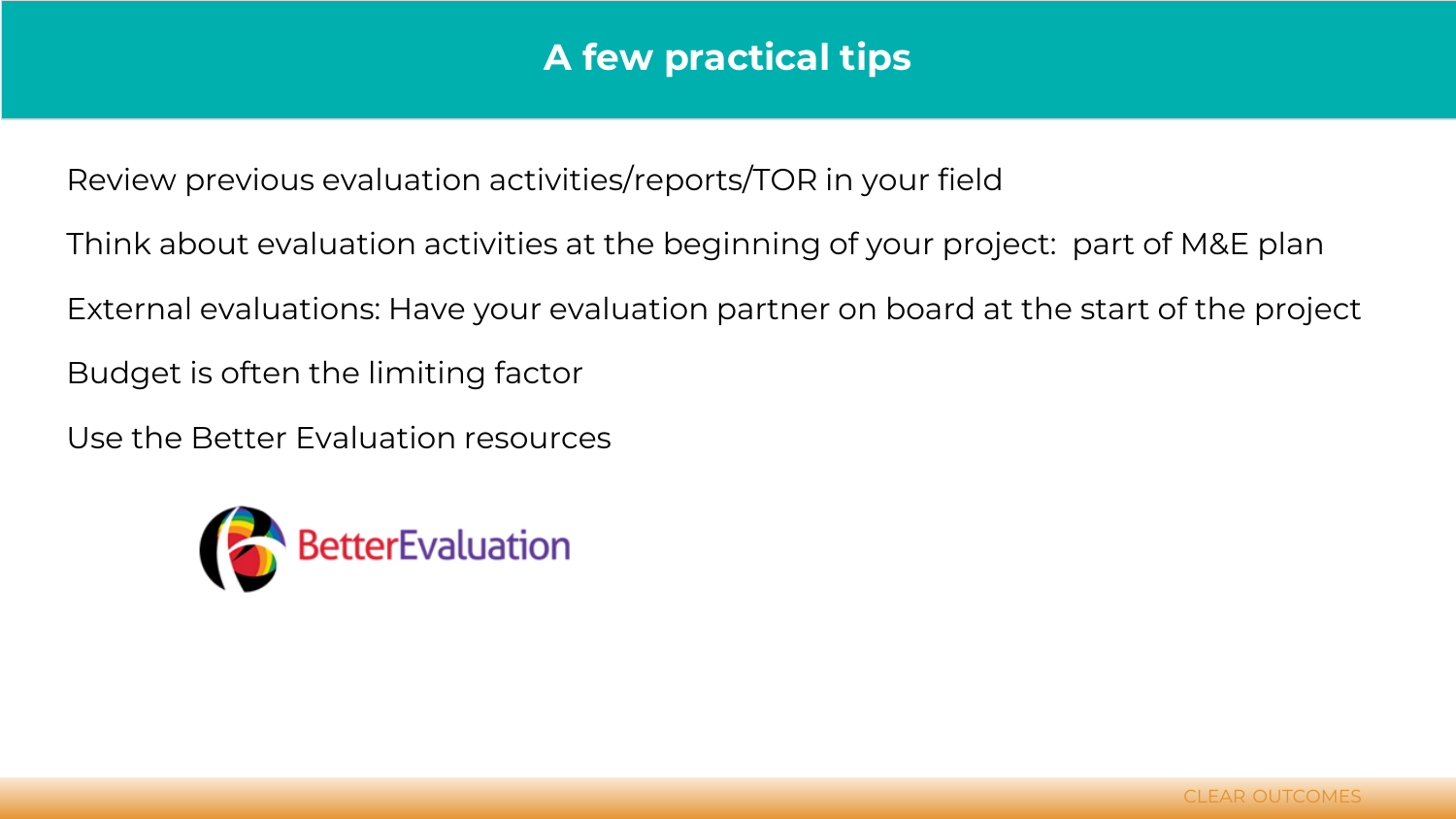Evaluation design for outcome and impact evaluations – thinking about **causation**:

Check consistency with causal contribution

Investigate possible alternative explanations

Compare with a counterfactual

- Control group randomized gold standard but rarely used in evaluations.
- Nonrandomized control: adjacent communities/geographies, general population
- Before after comparison: CAVE example next slide

A combination of different approaches that corroborate each other (triangulation)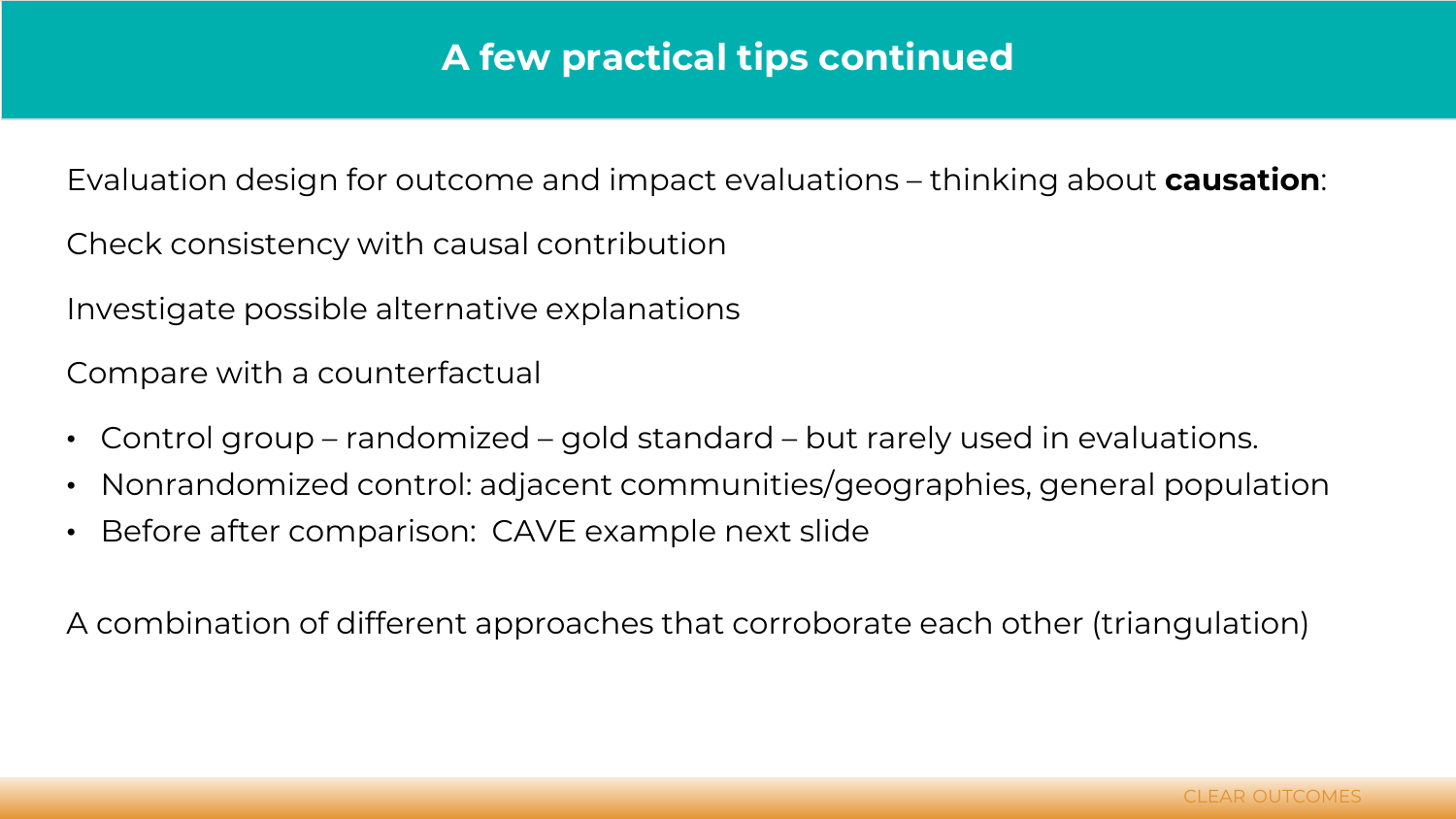## **Before after design**

#### Intervention: Viral Load demand creation activity in May and June 2020 on social media among clients on ART in your province Measurement: Proportion of people on ART due for a Viral Load test who received a viral load test (per month)

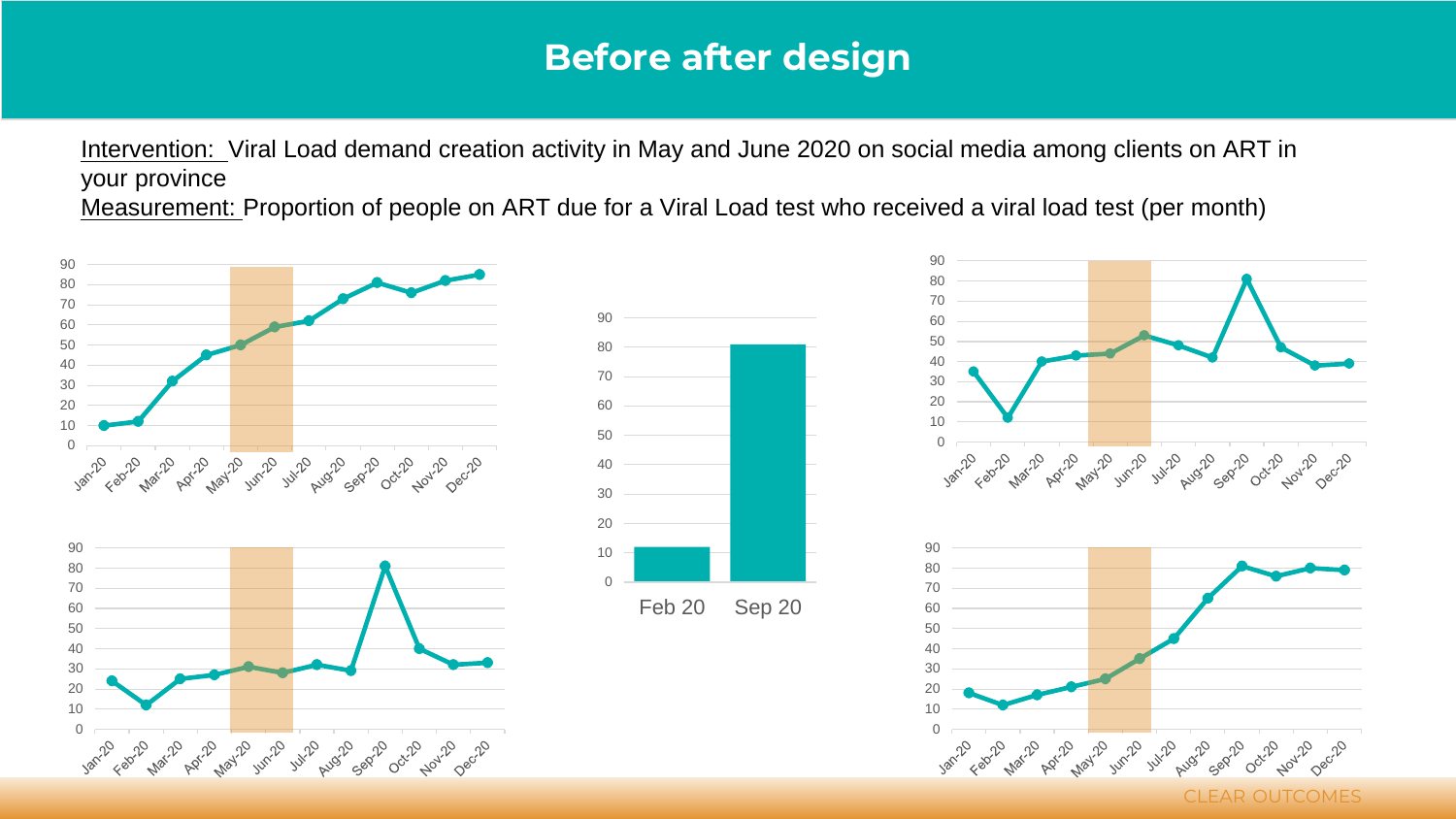## **A few practical tips**

#### **Use the results of the Viral Load test:**

- ART clients with undetectable VL: less intensive models DSD
- ART clients with VL > 1000 copies/mL
	- Follow-up sample
	- Change regimen if persistent

- Close collaboration with clinicians and recipients of care get out of the lab!
- Use the advantage of available data quantitative approaches
- Use your monitoring/quantitative results as a basis for your evaluation: Why have the indicators changed?
- Add Qualitative approaches to complement hard data